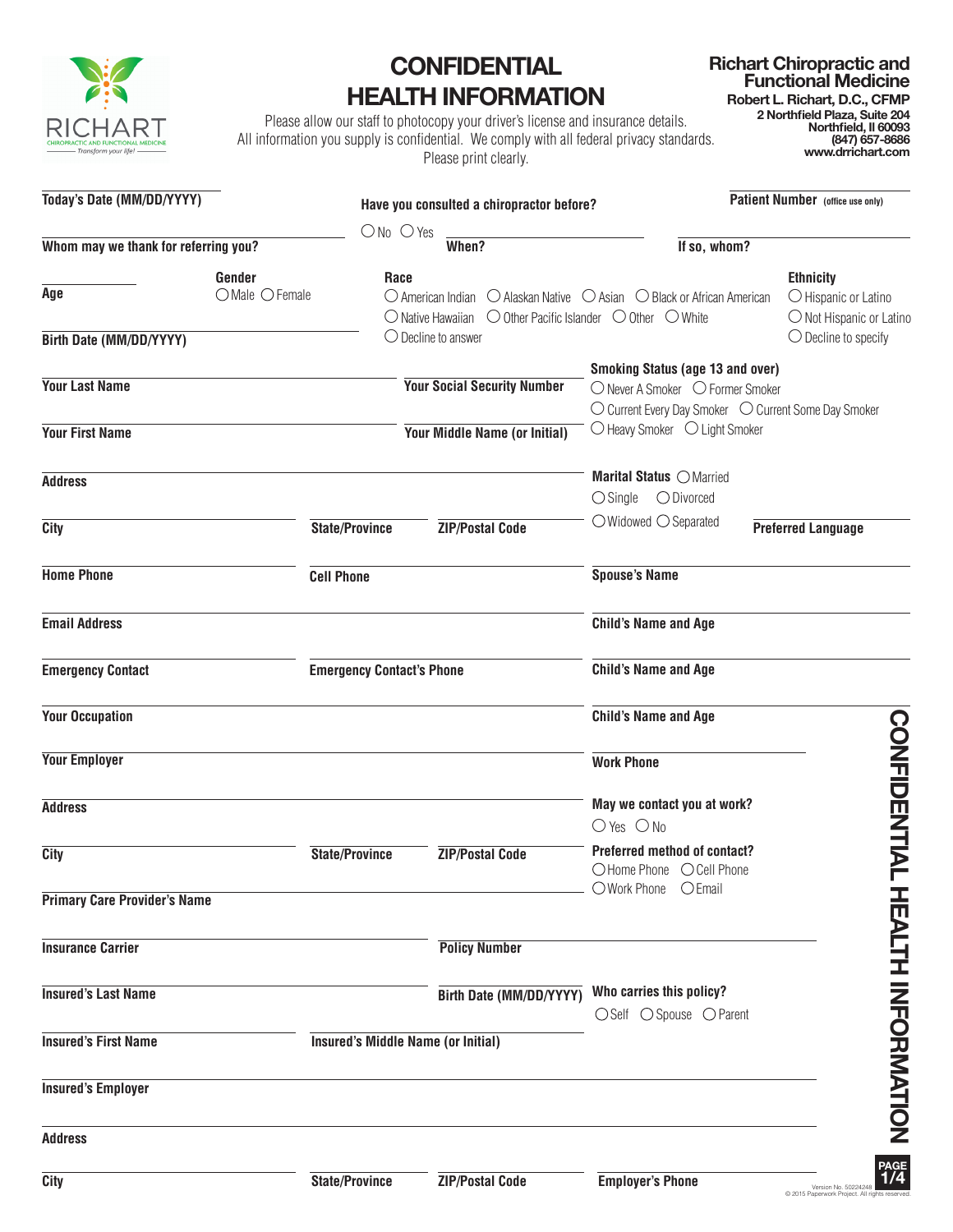## **Please describe your Primary Complaint in the space below. Use the Secondary and Additional Complaint boxes if they apply.**

| <b>Primary Complaint</b><br>The primary symptom that prompted me to seek care<br>today is: tool and the state of the state of the state of the state of the state of the state of the state of the state of the state of the state of the state of the state of the state of the state of the state of the stat |                         | r icasc ucsoribe your rimary complaint in the space below. Ose the occumary and Additional Complaint boxes if they apply.<br><b>Secondary Complaint</b><br>The secondary symptom that prompted me to seek care<br>today is: tool and the contract of the contract of the contract of the contract of the contract of the contract of the contract of the contract of the contract of the contract of the contract of the contract of the contrac |                                                         | <b>Additional Complaint</b><br>The additional symptom that prompted me to seek care                                            | Location<br>(Where does it hurt?)<br>Circle the area(s) on the<br>illustration.<br>"0" for current condition<br>"X" for conditions experienced<br>in the past |  |  |
|-----------------------------------------------------------------------------------------------------------------------------------------------------------------------------------------------------------------------------------------------------------------------------------------------------------------|-------------------------|--------------------------------------------------------------------------------------------------------------------------------------------------------------------------------------------------------------------------------------------------------------------------------------------------------------------------------------------------------------------------------------------------------------------------------------------------|---------------------------------------------------------|--------------------------------------------------------------------------------------------------------------------------------|---------------------------------------------------------------------------------------------------------------------------------------------------------------|--|--|
| And are the result of (darken circle):<br>$\bigcirc$ An accident or injury<br>$\bigcirc$ Work $\bigcirc$ Auto $\bigcirc$ Other                                                                                                                                                                                  |                         | And are the result of (darken circle):<br>$\bigcirc$ An accident or injury                                                                                                                                                                                                                                                                                                                                                                       | $\bigcirc$ Work $\bigcirc$ Auto $\bigcirc$ Other $\_\_$ | And are the result of (darken circle):<br>$\bigcirc$ An accident or injury<br>$\bigcirc$ Work $\bigcirc$ Auto $\bigcirc$ Other |                                                                                                                                                               |  |  |
| $\bigcirc$ A worsening long-term problem<br>$\bigcirc$ An interest in: $\bigcirc$ Wellness $\bigcirc$ Other                                                                                                                                                                                                     |                         | ○ A worsening long-term problem<br>$\bigcirc$ An interest in: $\bigcirc$ Wellness $\bigcirc$ Other                                                                                                                                                                                                                                                                                                                                               |                                                         | ○ A worsening long-term problem<br>$\bigcirc$ An interest in: $\bigcirc$ Wellness $\bigcirc$ Other                             |                                                                                                                                                               |  |  |
| <b>Onset</b> (When did you first notice your current<br><u> 1990 - Johann Barbara, martx</u><br>symptoms?) _                                                                                                                                                                                                    |                         | <b>Onset</b> (When did you first notice your current<br>symptoms?) $\qquad \qquad$                                                                                                                                                                                                                                                                                                                                                               |                                                         | <b>Onset</b> (When did you first notice your current<br>symptoms?) $\qquad \qquad$                                             |                                                                                                                                                               |  |  |
| <b>Prior interventions</b> (What have you done to relieve<br>the symptoms?)                                                                                                                                                                                                                                     |                         | <b>Prior interventions</b> (What have you done to relieve<br>the symptoms?)                                                                                                                                                                                                                                                                                                                                                                      |                                                         | <b>Prior interventions</b> (What have you done to relieve<br>the symptoms?)                                                    |                                                                                                                                                               |  |  |
| $\bigcirc$ Prescription medication $\bigcirc$ Acupuncture                                                                                                                                                                                                                                                       |                         | $\bigcirc$ Prescription medication $\bigcirc$ Acupuncture                                                                                                                                                                                                                                                                                                                                                                                        |                                                         | $\bigcirc$ Prescription medication $\bigcirc$ Acupuncture                                                                      |                                                                                                                                                               |  |  |
| $\bigcirc$ Over-the-counter drugs                                                                                                                                                                                                                                                                               | $\bigcirc$ Chiropractic | $\bigcirc$ Over-the-counter drugs                                                                                                                                                                                                                                                                                                                                                                                                                | $\bigcirc$ Chiropractic                                 | $\bigcirc$ Over-the-counter drugs                                                                                              | ◯ Chiropractic                                                                                                                                                |  |  |
| $\bigcirc$ Homeopathic remedies                                                                                                                                                                                                                                                                                 | O Massage               | $\bigcirc$ Homeopathic remedies                                                                                                                                                                                                                                                                                                                                                                                                                  | O Massage                                               | $\bigcirc$ Homeopathic remedies                                                                                                | $\bigcirc$ Massage                                                                                                                                            |  |  |
| $\bigcirc$ Physical therapy                                                                                                                                                                                                                                                                                     | $\bigcirc$ Ice          | $\bigcirc$ Physical therapy                                                                                                                                                                                                                                                                                                                                                                                                                      | $\bigcirc$ lce                                          | $\bigcirc$ Physical therapy                                                                                                    | $\bigcirc$ Ice                                                                                                                                                |  |  |
| $\bigcirc$ Surgery                                                                                                                                                                                                                                                                                              | $\bigcirc$ Heat         | $\bigcirc$ Surgery                                                                                                                                                                                                                                                                                                                                                                                                                               | $\bigcirc$ Heat                                         | $\bigcirc$ Surgery                                                                                                             | $\bigcirc$ Heat                                                                                                                                               |  |  |
| $\bigcirc$ Other $\qquad \qquad$                                                                                                                                                                                                                                                                                |                         |                                                                                                                                                                                                                                                                                                                                                                                                                                                  |                                                         | $\bigcirc$ Other                                                                                                               |                                                                                                                                                               |  |  |
|                                                                                                                                                                                                                                                                                                                 |                         |                                                                                                                                                                                                                                                                                                                                                                                                                                                  |                                                         |                                                                                                                                |                                                                                                                                                               |  |  |
| 2. How does your current condition interfere with your:                                                                                                                                                                                                                                                         |                         |                                                                                                                                                                                                                                                                                                                                                                                                                                                  |                                                         |                                                                                                                                |                                                                                                                                                               |  |  |
| Work or career:                                                                                                                                                                                                                                                                                                 |                         |                                                                                                                                                                                                                                                                                                                                                                                                                                                  |                                                         |                                                                                                                                |                                                                                                                                                               |  |  |
| <b>Recreational activities:</b>                                                                                                                                                                                                                                                                                 |                         |                                                                                                                                                                                                                                                                                                                                                                                                                                                  |                                                         |                                                                                                                                |                                                                                                                                                               |  |  |
|                                                                                                                                                                                                                                                                                                                 |                         |                                                                                                                                                                                                                                                                                                                                                                                                                                                  |                                                         |                                                                                                                                |                                                                                                                                                               |  |  |
|                                                                                                                                                                                                                                                                                                                 |                         |                                                                                                                                                                                                                                                                                                                                                                                                                                                  |                                                         |                                                                                                                                |                                                                                                                                                               |  |  |
| 3. Review of Systems<br>Had or currently Have and initial to the right.                                                                                                                                                                                                                                         |                         | Chiropractic care focuses on the integrity of your nervous system, which controls and regulates your entire body. Please darken the circle beside any condition that you've                                                                                                                                                                                                                                                                      |                                                         |                                                                                                                                |                                                                                                                                                               |  |  |
| a. Musculoskeletal<br><b>Had Have</b>                                                                                                                                                                                                                                                                           | <b>Had Have</b>         | <b>Had Have</b><br><b>Had Have</b>                                                                                                                                                                                                                                                                                                                                                                                                               | <b>Had Have</b>                                         | <b>Had Have</b>                                                                                                                | $NONE$                                                                                                                                                        |  |  |

| ()                                                             | $\bigcirc$ Osteoporosis                                                             | $\left(\right)$        | $\bigcirc$ Arthritis                                | $\left(\right)$  | $\bigcirc$ Scoliosis                                                                                                                       | O                | $\bigcirc$ Neck pain                             | $\bigcirc$ | $\bigcirc$ Back problems $\bigcirc$               |                 | $\bigcirc$ Hip disorders                    |                             |
|----------------------------------------------------------------|-------------------------------------------------------------------------------------|------------------------|-----------------------------------------------------|------------------|--------------------------------------------------------------------------------------------------------------------------------------------|------------------|--------------------------------------------------|------------|---------------------------------------------------|-----------------|---------------------------------------------|-----------------------------|
| ( )                                                            | $\bigcirc$ Knee injuries                                                            | ( )                    |                                                     |                  | $\bigcirc$ Foot/ankle pain $\bigcirc$ $\bigcirc$ Shoulder problems $\bigcirc$ $\bigcirc$ Elbow/wrist pain $\bigcirc$ $\bigcirc$ TMJ issues |                  |                                                  |            |                                                   | $\bigcirc$      | $\bigcap$ Poor posture                      | Initials                    |
| $\circ$                                                        | b. Neurological<br><b>Had Have</b><br>$\bigcirc$ Anxiety<br>c. Cardiovascular       | ( )                    | <b>Had Have</b><br>◯ Depression                     | $\left( \right)$ | Had Have<br>$\bigcirc$ Headache                                                                                                            | $\left( \right)$ | Had Have<br>◯ Dizziness                          | ()         | <b>Had Have</b><br>$\bigcirc$ Pins and<br>needles | ()              | Had Have<br>O Numbness                      | NONE $\bigcirc$<br>Initials |
|                                                                | <b>Had Have</b><br>$\bigcirc$ High blood<br>pressure                                | ( )                    | <b>Had Have</b><br>$\bigcirc$ Low blood<br>pressure | $\left( \right)$ | Had Have<br>$\bigcirc$ High cholesterol                                                                                                    | $\left( \right)$ | <b>Had Have</b><br>$\bigcirc$ Poor circulation   | ()         | <b>Had Have</b><br>Angina<br>$\left(\right)$      |                 | <b>Had Have</b><br>○ Excessive<br>bruising  | NONE $\bigcirc$<br>Initials |
| $\left( \right)$                                               | d. Respiratory<br><b>Had Have</b><br>$\bigcirc$ Asthma                              | $\left( \right)$       | <b>Had Have</b><br>$\bigcirc$ Apnea                 | Ő                | <b>Had Have</b><br>$\bigcirc$ Emphysema                                                                                                    | $\left( \right)$ | <b>Had Have</b><br>$\bigcirc$ Hay fever          | $($ )      | <b>Had Have</b><br>Shortness<br>O<br>of breath    | $\left(\right)$ | <b>Had Have</b><br>O Pneumonia              | $NONE$<br>Initials          |
| $\left(\right)$                                                | e. Digestive<br>Had Have<br>$\bigcirc$ Anorexia/bulimia $\bigcirc$ $\bigcirc$ Ulcer |                        | Had Have                                            | $\left( \right)$ | Had Have<br>$\bigcirc$ Food sensitivities                                                                                                  | $\circ$          | <b>Had Have</b><br>$\bigcirc$ Heartburn          | O          | <b>Had Have</b><br>$\bigcirc$ Constipation        | Ő               | <b>Had Have</b><br>$\bigcirc$ Diarrhea      | $NONE$<br>Initials          |
| O                                                              | f. Sensory<br><b>Had Have</b><br>$\bigcirc$ Blurred vision                          | $\circ$                | <b>Had Have</b><br>$\circ$ Ringing in ears          | $\circ$          | <b>Had Have</b><br>$\bigcirc$ Hearing loss                                                                                                 | (                | Had Have<br>$\ldots$<br>Chronic ear<br>infection | $\cup$     | <b>Had Have</b><br>$\bigcirc$ Loss of smell       | Ő               | <b>Had Have</b><br>$\bigcirc$ Loss of taste | NONE $\bigcirc$<br>Initials |
| g. Skin<br>$\left( \begin{array}{c} \cdot \end{array} \right)$ | <b>Had Have</b><br>Skin cancer                                                      | $\left( \quad \right)$ | Had Have<br>$\bigcirc$ Psoriasis                    | ()               | Had Have<br>Eczema<br>()                                                                                                                   |                  | <b>Had Have</b><br>Acne<br>( )                   | ()         | Had Have<br>O Hair loss                           | ()              | Had Have<br>$\bigcirc$ Rash                 | $NONE$<br>Initials          |

## **2/4 PAGE Doctor's Initials Patient name Patient Number (office use only) Richart Chiropractic and Functional Medicine Robert L. Richart, D.C., CFMP**

© 2015 Paperwork Project. All rights reserved. Version No. 50224248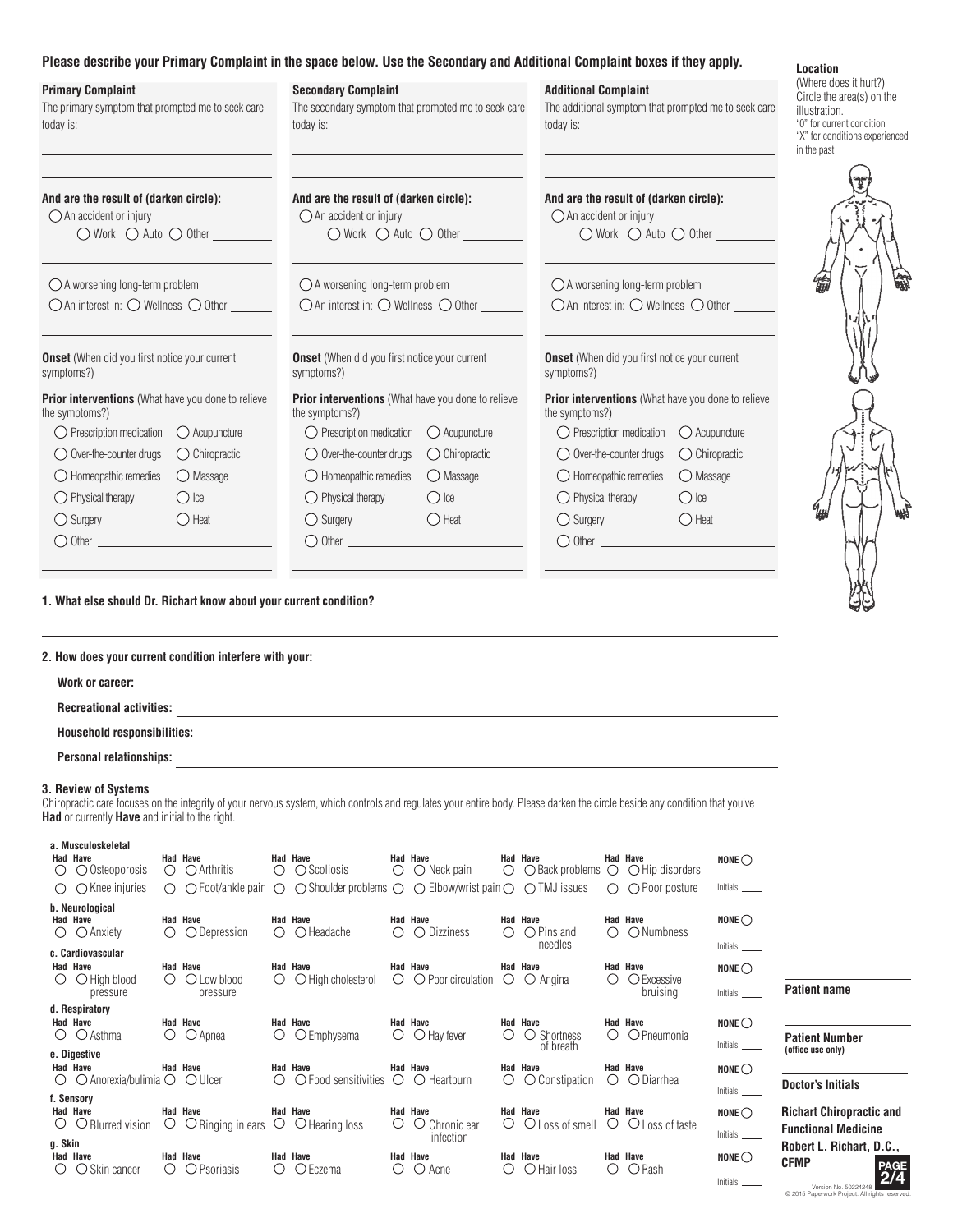|               | <i>(Continued from previous page)</i>                                                                                                                                                                                                                                                                                                                                                                                                                                                                                                                                                                                                                                                                                                                                                                                                     |                                                                                                  |                                                                                                                                                                                                                                           |                                                                                                                                                                                                                                                                                         |          |                                                                                                           |                                                                                                                                                                                                                                                                                                                                                                                                                     |   |                                                                                                                                                                                                                                                                                                                                                                             |                                                                                                                                                                                                          |                                                                                                                                                                                                                                                                                                                                                                                                                          |                                                                                                                                                                                                                         |                                                                                                                          |                                                                                                                                                                                                                             |
|---------------|-------------------------------------------------------------------------------------------------------------------------------------------------------------------------------------------------------------------------------------------------------------------------------------------------------------------------------------------------------------------------------------------------------------------------------------------------------------------------------------------------------------------------------------------------------------------------------------------------------------------------------------------------------------------------------------------------------------------------------------------------------------------------------------------------------------------------------------------|--------------------------------------------------------------------------------------------------|-------------------------------------------------------------------------------------------------------------------------------------------------------------------------------------------------------------------------------------------|-----------------------------------------------------------------------------------------------------------------------------------------------------------------------------------------------------------------------------------------------------------------------------------------|----------|-----------------------------------------------------------------------------------------------------------|---------------------------------------------------------------------------------------------------------------------------------------------------------------------------------------------------------------------------------------------------------------------------------------------------------------------------------------------------------------------------------------------------------------------|---|-----------------------------------------------------------------------------------------------------------------------------------------------------------------------------------------------------------------------------------------------------------------------------------------------------------------------------------------------------------------------------|----------------------------------------------------------------------------------------------------------------------------------------------------------------------------------------------------------|--------------------------------------------------------------------------------------------------------------------------------------------------------------------------------------------------------------------------------------------------------------------------------------------------------------------------------------------------------------------------------------------------------------------------|-------------------------------------------------------------------------------------------------------------------------------------------------------------------------------------------------------------------------|--------------------------------------------------------------------------------------------------------------------------|-----------------------------------------------------------------------------------------------------------------------------------------------------------------------------------------------------------------------------|
|               | h. Endocrine<br>Had Have<br>$\circ$ $\circ$ Thyroid issues                                                                                                                                                                                                                                                                                                                                                                                                                                                                                                                                                                                                                                                                                                                                                                                | Had Have<br>$\bigcirc$ $\bigcirc$ Immune                                                         | $\circ$<br>disorders                                                                                                                                                                                                                      | <b>Had Have</b><br>$\bigcirc$ Hypoglycemia                                                                                                                                                                                                                                              | Had Have |                                                                                                           | $\circ$ $\circ$ Frequent<br>infection                                                                                                                                                                                                                                                                                                                                                                               | О | Had Have<br>$\bigcirc$ Swollen glands $\bigcirc$ $\bigcirc$ Low energy                                                                                                                                                                                                                                                                                                      |                                                                                                                                                                                                          | Had Have                                                                                                                                                                                                                                                                                                                                                                                                                 |                                                                                                                                                                                                                         | NONE $\bigcirc$<br>Initials                                                                                              | <b>Patient name</b>                                                                                                                                                                                                         |
| O             | i. Genitourinary<br>Had Have<br>$\bigcirc$ Kidney stones<br>j. Constitutional                                                                                                                                                                                                                                                                                                                                                                                                                                                                                                                                                                                                                                                                                                                                                             | Had Have<br>$\circ$ $\circ$ Infertility                                                          | O                                                                                                                                                                                                                                         | Had Have<br>$\bigcirc$ Bedwetting                                                                                                                                                                                                                                                       | Had Have |                                                                                                           | $\circ$ $\circ$ Prostate issues $\circ$                                                                                                                                                                                                                                                                                                                                                                             |   | Had Have<br>$\circ$ Erectile<br>dysfunction                                                                                                                                                                                                                                                                                                                                 |                                                                                                                                                                                                          | Had Have<br>$\bigcirc$ $\bigcirc$ PMS symptoms                                                                                                                                                                                                                                                                                                                                                                           |                                                                                                                                                                                                                         | NONE $\bigcirc$<br>Initials                                                                                              | <b>Patient Number</b><br>(office use only)                                                                                                                                                                                  |
| $\circ$       | Had Have<br>$\bigcirc$ Fainting                                                                                                                                                                                                                                                                                                                                                                                                                                                                                                                                                                                                                                                                                                                                                                                                           | Had Have<br>$\bigcirc$ $\bigcirc$ Low libido                                                     |                                                                                                                                                                                                                                           | Had Have<br>$\bigcirc$ $\bigcirc$ Poor appetite                                                                                                                                                                                                                                         | Had Have |                                                                                                           | $\circ$ $\circ$ Fatigue                                                                                                                                                                                                                                                                                                                                                                                             | O | Had Have<br>$\bigcirc$ Sudden weight $\bigcirc$<br>gain/loss (circle one)                                                                                                                                                                                                                                                                                                   |                                                                                                                                                                                                          | Had Have<br>◯ Weakness                                                                                                                                                                                                                                                                                                                                                                                                   |                                                                                                                                                                                                                         | NONE $\bigcirc$                                                                                                          | $\bigcirc$ All other systems negative                                                                                                                                                                                       |
|               | Past Personal, Family and Social History                                                                                                                                                                                                                                                                                                                                                                                                                                                                                                                                                                                                                                                                                                                                                                                                  |                                                                                                  |                                                                                                                                                                                                                                           | Please identify your past health history, including accidents, injuries, illnesses and treatments. Please complete each section fully.                                                                                                                                                  |          |                                                                                                           |                                                                                                                                                                                                                                                                                                                                                                                                                     |   |                                                                                                                                                                                                                                                                                                                                                                             |                                                                                                                                                                                                          |                                                                                                                                                                                                                                                                                                                                                                                                                          |                                                                                                                                                                                                                         |                                                                                                                          |                                                                                                                                                                                                                             |
| PERSONAL      | 4. Illnesses<br>Check the illnesses you have Had in the past or Have now.<br>Had Have<br>$\bigcirc$<br>AIDS<br>U<br>$\bigcirc$<br>( )<br>Alcoholism<br>$\bigcirc$<br>C<br>Allergies<br>$\bigcirc$<br>O<br>$\bigcirc$<br>O<br>Cancer<br>$\bigcirc$<br>O<br>Chicken pox<br>$\bigcirc$<br>O<br><b>Diabetes</b><br>$\bigcirc$<br>O<br>Epilepsy<br>O<br>$\bigcirc$<br>Glaucoma<br>$\bigcirc$<br>$\bigcirc$<br>Goiter<br>$\bigcirc$<br>$\bigcirc$<br>Gout<br>$\bigcirc$<br>$\bigcirc$<br>Heart disease<br>$\bigcirc$<br>О<br>Hepatitis<br>$\bigcirc$<br>О<br><b>HIV Positive</b><br>$\bigcirc$<br>$\bigcirc$<br>Malaria<br>$\bigcirc$<br>O<br><b>Measles</b><br>$\bigcirc$<br>O<br>$\bigcirc$<br><b>Mumps</b><br>$\bigcirc$<br>Polio<br>$\bigcirc$<br>O<br>$\bigcirc$<br>Scarlet fever<br>$\bigcirc$<br>O<br>$\bigcirc$<br>$\bigcirc$<br>Stroke | Arteriosclerosis<br><b>Multiple Sclerosis</b><br>Rheumatic fever<br>Sexually transmitted disease | Had Have<br>$\bigcirc$<br>O<br>$\bigcirc$<br>$\bigcirc$<br>$\bigcirc$<br>$\bigcirc$<br>Ulcer<br>$\bigcirc$<br>O<br>Other:<br>7. Allergies<br>No<br>Yes<br>O<br>( )<br>If Yes please list:<br>$\bigcirc$<br>$\cup$<br>$\bigcirc$           | Tuberculosis<br>Typhoid fever<br>Are you allergic to any medications?<br>8. Injuries<br>Have you ever<br>Had a fractured or broken bone<br>Had a spine or nerve disorder<br>Been knocked unconscious<br>Been injured in an accident                                                     |          | O<br>O<br>$\bigcirc$<br>$\bigcirc$<br>O<br>O<br>$\bigcirc$<br>$\bigcirc$<br>O<br>$\bigcirc$<br>$\bigcirc$ | 5. Operations<br>Surgical interventions, which may or<br>may not have included hospitalization.<br>Appendix removal<br>Bypass surgery<br>Cancer<br>Cosmetic surgery<br>Elective surgery: _________<br>Eye surgery<br>Hysterectomy<br>Pacemaker<br>Spine<br>Tonsillectomy<br>Vasectomy<br>Other: $\qquad \qquad$<br>$\bigcirc$<br>$\bigcirc$<br>$\bigcirc$<br>Received a tattoo<br>$\bigcirc$<br>Had a body piercing |   | <u> 1980 - Johann Barbara, martxa alemaniar a</u><br>Used a crutch or other support<br>Used neck or back bracing                                                                                                                                                                                                                                                            | Past<br>$\bigcirc$<br>$\bigcirc$<br>$\bigcirc$<br>$\bigcirc$<br>$\bigcirc$<br>$\bigcirc$<br>$\bigcirc$<br>$\bigcirc$<br>$\bigcirc$<br>$\bigcirc$<br>$\bigcirc$<br>$\bigcirc$<br>$\bigcirc$<br>$\bigcirc$ | 6. Treatments<br>Check the ones you've received in the<br>Past or are receiving Currently.<br>Currently<br>Ő<br>$\bigcirc$<br>$\bigcirc$<br>$\bigcirc$<br>$\bigcirc$<br>$\bigcirc$<br>$\bigcirc$<br>$\bigcirc$<br>$\bigcirc$<br>$\bigcirc$<br>$\bigcirc$<br>$\bigcirc$<br>$\bigcirc$<br>$\bigcirc$<br>(Please list below all prescription, over-the-counter,<br>natural supplements, enzymes, vitamins and<br>minerals): | Acupuncture<br>Antibiotics<br>Birth control pills<br><b>Blood transfusions</b><br>Chemotherapy<br>Chiropractic care<br>Dialysis<br>Herbs<br>Homeopathy<br>Inhaler<br>Massage therapy<br>Physical therapy<br>Medications | Hormone replacement                                                                                                      | <b>Consultation Notes</b>                                                                                                                                                                                                   |
|               | 9. Family History                                                                                                                                                                                                                                                                                                                                                                                                                                                                                                                                                                                                                                                                                                                                                                                                                         |                                                                                                  |                                                                                                                                                                                                                                           | Some health issues are hereditary. Tell Dr. Richart about the health of your immediate family members.                                                                                                                                                                                  |          |                                                                                                           |                                                                                                                                                                                                                                                                                                                                                                                                                     |   |                                                                                                                                                                                                                                                                                                                                                                             |                                                                                                                                                                                                          |                                                                                                                                                                                                                                                                                                                                                                                                                          |                                                                                                                                                                                                                         |                                                                                                                          |                                                                                                                                                                                                                             |
| FAMILY        | <b>Relative</b><br>Mother<br>Father<br>Sister 1<br>Sister 2<br>Brother 1<br>Brother 2                                                                                                                                                                                                                                                                                                                                                                                                                                                                                                                                                                                                                                                                                                                                                     | <b>Contract Contract</b><br><u> 1990 - Jan Jawa</u><br>$\overline{\phantom{a}}$                  | Age (If living) State of health<br>Good Poor<br>$\bigcirc$<br>$\cup$<br>$\circ$<br>$\circ$<br>$\circlearrowright$<br>$\cup$<br>$O$ $O$<br>$\circ$<br>$\circlearrowright$<br>$\circ$ $\circ$<br>$\circlearrowright$<br>$\circlearrowright$ |                                                                                                                                                                                                                                                                                         |          |                                                                                                           | <b>Illnesses</b>                                                                                                                                                                                                                                                                                                                                                                                                    |   | <u> 1989 - Johann John Stone, markin amerikan bisa di sebagai personal dan bagi personal dan bagi personal dan b</u><br><u> 1989 - Johann Barn, mars an t-Amerikaansk politiker (</u><br><u> 1989 - Johann Barn, amerikansk politiker (d. 1989)</u><br><u> 1989 - Johann Stein, marwolaethau a bhann an t-Amhair an t-Amhair an t-Amhair an t-Amhair an t-Amhair an t-A</u> |                                                                                                                                                                                                          | Age at death                                                                                                                                                                                                                                                                                                                                                                                                             | $\bigcirc$<br>$\bigcirc$<br>O<br>$\bigcirc$<br>$\bigcirc$<br>O                                                                                                                                                          | <b>Cause of death</b><br>Natural Illness<br>$\cup$<br>$\bigcirc$<br>$\bigcirc$<br>$\bigcirc$<br>$\bigcirc$<br>$\bigcirc$ |                                                                                                                                                                                                                             |
|               | 11. Social History                                                                                                                                                                                                                                                                                                                                                                                                                                                                                                                                                                                                                                                                                                                                                                                                                        |                                                                                                  |                                                                                                                                                                                                                                           | 10. Are there any other hereditary health issues that you know about?                                                                                                                                                                                                                   |          |                                                                                                           |                                                                                                                                                                                                                                                                                                                                                                                                                     |   |                                                                                                                                                                                                                                                                                                                                                                             |                                                                                                                                                                                                          |                                                                                                                                                                                                                                                                                                                                                                                                                          |                                                                                                                                                                                                                         |                                                                                                                          |                                                                                                                                                                                                                             |
| <b>SOCIAL</b> | Tell Dr. Richart about your health habits and stress levels.<br>Alcohol use<br>Coffee use<br>Tobacco use<br>Exercising<br>Pain relievers<br>Soft drinks<br>Water intake<br>Hobbies: .                                                                                                                                                                                                                                                                                                                                                                                                                                                                                                                                                                                                                                                     | $\bigcirc$ Daily<br>$\bigcirc$ Daily $\bigcirc$ Weekly<br>$\bigcirc$ Daily                       | $\bigcirc$ Daily $\bigcirc$ Weekly How much?<br>$\bigcirc$ Daily $\bigcirc$ Weekly How much?<br>○ Daily ○ Weekly How much?<br>$\bigcirc$ Weekly<br>How much?<br>How much?<br>$\bigcirc$ Weekly<br>How much?<br>◯ Daily ◯ Weekly How much? | <u> 1989 - Johann Barn, mars eta biztanleria (h. 1989).</u><br>the control of the control of the control of<br><u> 1990 - Johann Barnett, fransk politiker (</u><br><u> 1989 - Johann Barn, mars eta bainar eta baina eta baina eta baina eta baina eta baina eta baina eta baina e</u> |          |                                                                                                           |                                                                                                                                                                                                                                                                                                                                                                                                                     |   | Prayer or meditation?<br>Job pressure/stress?<br>Financial peace?<br>Vaccinated?<br>Mercury fillings?<br>Recreational drugs?                                                                                                                                                                                                                                                |                                                                                                                                                                                                          |                                                                                                                                                                                                                                                                                                                                                                                                                          | $\bigcirc$ Yes<br>$\bigcirc$ Yes<br>$\bigcirc$ Yes<br>$\bigcirc$ Yes<br>$\bigcirc$ Yes<br>$\bigcirc$ Yes                                                                                                                | ONo<br>ONo<br>ONO<br>ONO<br>ONo<br>$\bigcirc$ No                                                                         | <b>Doctor's Initials</b><br><b>Richart Chiropractic and</b><br><b>Functional Medicine</b><br>Robert L. Richart, D.C.,<br><b>CFMP</b><br>PAGE<br>3/4<br>Version No. 50224248<br>C 2015 Paperwork Project. All rights reserve |